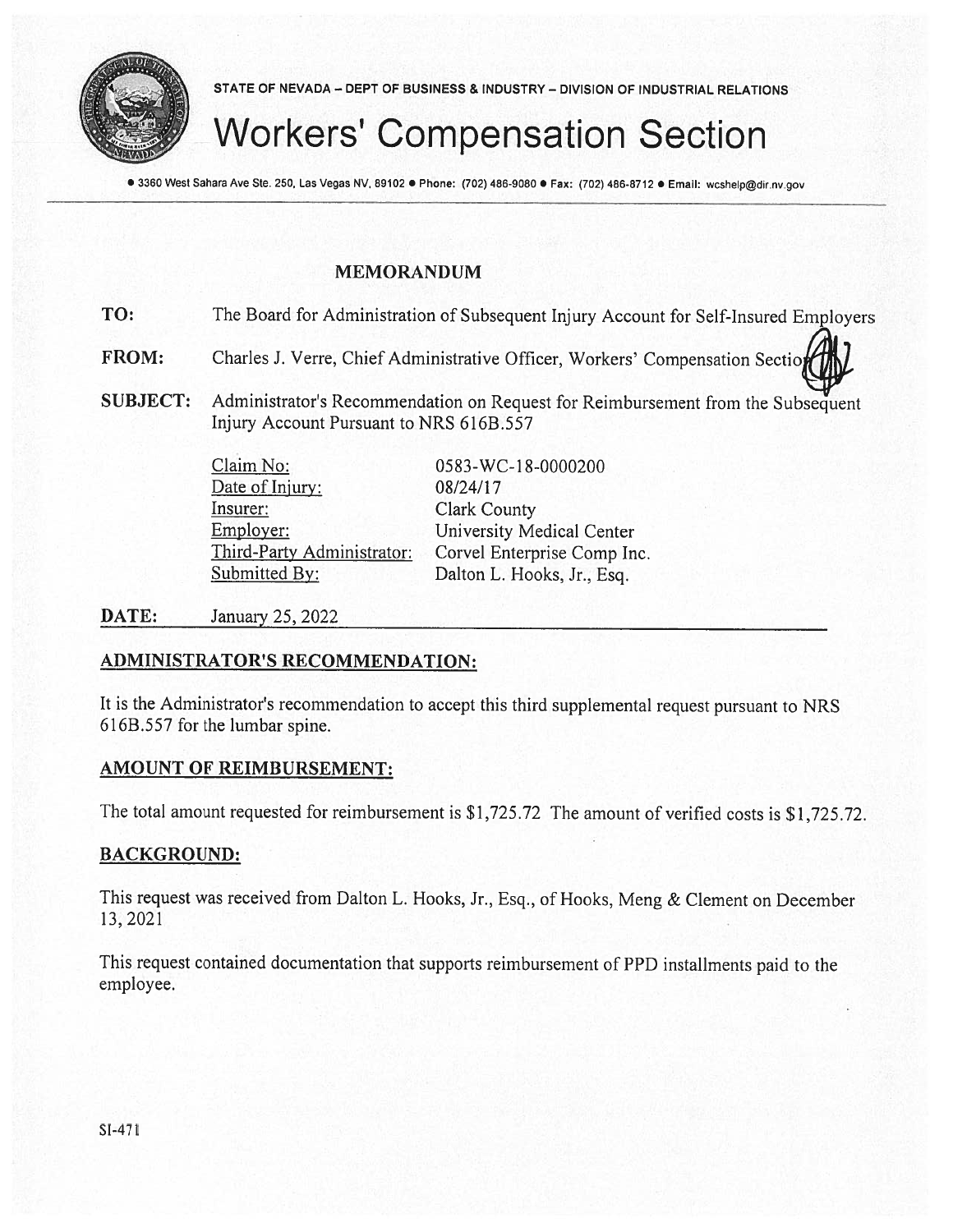Page 2 Claim No: 0583-WC-18-0000200 Insurer: Clark County January 25, 2022 Recommendation Memorandum

#### WITNESSES:

List of witnesses who may be called to testify on behalf of the DIR and <sup>a</sup> brief summary of the proposed testimony of each.

Barbara Foster, Compliance/Audit Investigator, Workers' Compensation Section who may testify as to the basis of the Administrator's recommendation.

The Administrator reserves the right to call rebuttal and impeachment witnesses.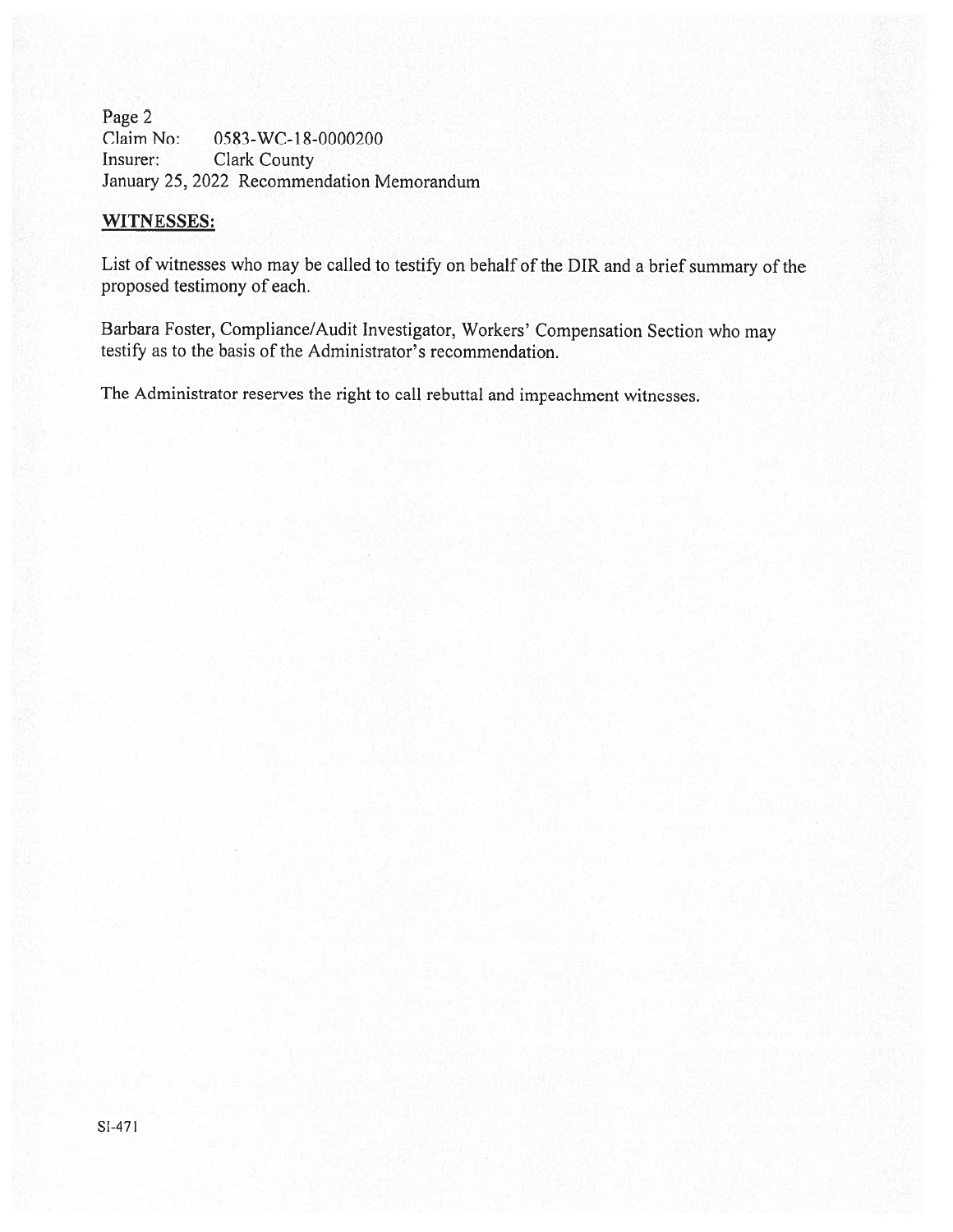Page 3 Claim No: 0583-WC-l 8-0000200 Insurer: Clark County January 25, 2022 Recommendation Memorandum

#### NOTIFICATION TO APPLICANT:

Applicants are advised that they should not take for granted <sup>a</sup> recommendation of the Administrator to the Board, whether positive or adverse to the self-insured employer. The Administrator's role is to make recommendations. only. The Board is the body which decides the application on the merits. Its authority is <sup>p</sup>lenary. Consequently, the applicant should be fully advised that the Board is free to accept or reject in whole or in part, the recommendation of the Administrator. In addition, the Board may agree with the Administrator's recommendation to accept or reject the claim, but make its decision based upon grounds totally different than the basis for the Administrator's recommendation, provided the decision is supported by substantial evidence in the record before the Board and the Board is correct in its disposition as <sup>a</sup> matter of law. Applicants are advised, then, to appear and represent their position to the Board. Applicants are also further advised to review the pertinent statutes and regulations found at NAC 616B.770 et. seq., and NRS 616B.545 et. seq., and any other statutes, regulations and case law that might apply, to make their own assessment of what might be required of them.

#### SUBROGATION RECOVERY NOTICE:

Please note that pursuant to NRS 616C.215, if an insurer receives reimbursement from the Subsequent Injury Account, the Nevada Division of Industrial Relations (DIR) has <sup>a</sup> statutory lien upon the total amount paid by the employer or upon the total proceeds of any recovery from <sup>a</sup> third party. Additionally, NRS 616C.215(8) makes the injured worker, claimant's counsel and third-party insurer jointly and severally liable for any amount to which the Subsequent Injury Account is entitled if the party has knowledge of the lien and does not notify the Administrator, DIR, for the Subsequent Injury Account within <sup>15</sup> days after the date of recovery by way of actual receipt of the proceeds of the judgment or settlement.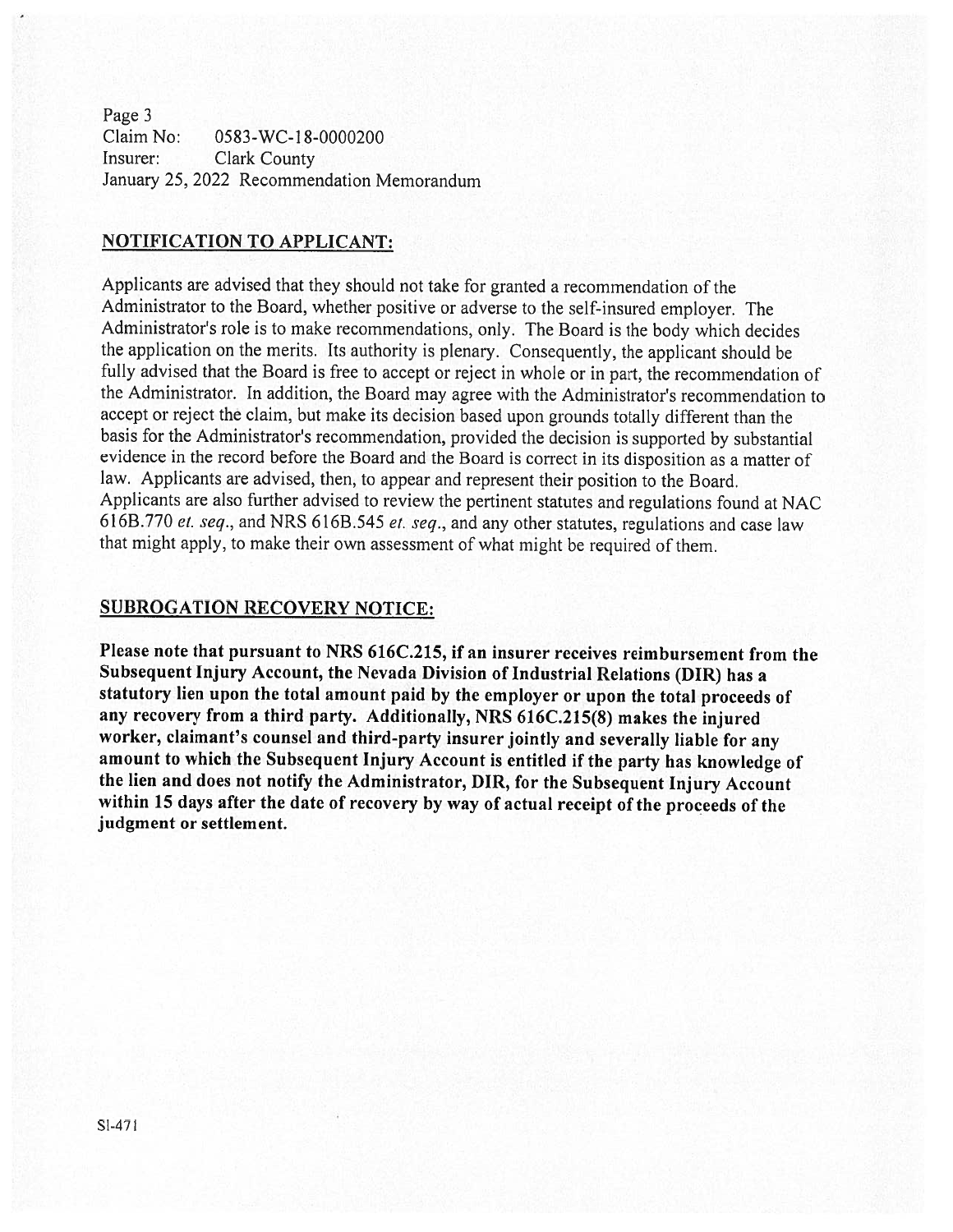Page 4 Claim No: 0583-WC-18-0000200 Insurer: Clark County January 25, 2022 Recommendation Memorandum

### CERTIFICATE OF SERVICE

Dalton L. Hooks, Jr., Esq. Hooks, Meng & Clement 2820 West Charleston Blvd. Ste C-23 Las Vegas, Nevada 89102

<sup>I</sup> certify that <sup>I</sup> am an employee of the Division of Industrial Relations, Workers' Compensation Section, and on  $350\omega$ ,  $2022\sqrt{10}$  served the attached Administrator's Recommendation Memorandum on the  $p$ erson(s) listed above:

| By placing an original or true copy thereof in a sealed envelope, postage<br>prepaid, placed for collection and mailing in the United States Mail, at Las<br>Vegas, Nevada |
|----------------------------------------------------------------------------------------------------------------------------------------------------------------------------|
| By personal delivery                                                                                                                                                       |
| By Federal Express or other overnight delivery                                                                                                                             |
| By Certified Mail/Return Receipt Requested                                                                                                                                 |
|                                                                                                                                                                            |

Dated this  $\frac{\lambda^{5}}{2}$  day of  $\bigcirc$  cancerny, 2022

Division of Industrial Relations Workers' Compensation Section